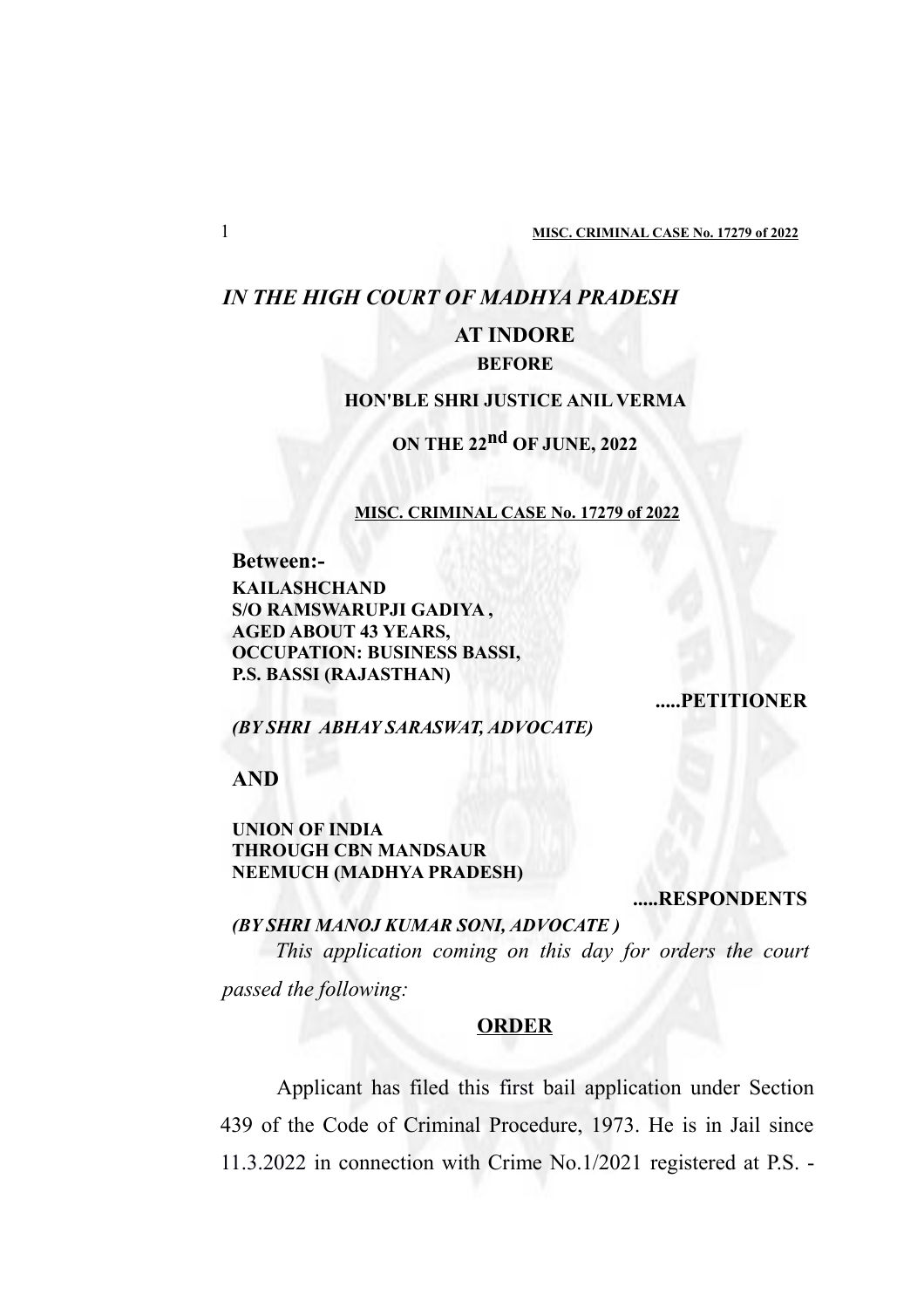CBN Mandsaur District Neemuch (M.P.) for commission of offence punishable under Section 8/15, 8/18, 25, 29 of NDPS Act.

As per the prosecution story, on 26.8.2021, the respondent/CBN officials got discrete information from the informer that Jai Kumar doing some illegal act in his factory/godown. Acting upon said information, CBN officials while searing the factory/godown which was under the ownership of coaccused Jai Kumar, seized 98 bags of wheat mixed poppy straw total 7841.760 kg, 3 bags containing poppy straw powder weighting 100.190 kg, two bags containing poppy straw husk weighting 21.540 kg, 300 bags containing Afeem Kala Dana (Black Opium) weighting 17557.460 kg and one bag containing 56 kg poppy straw. Four persons were found in the factory namely Jai Kumar, Vishambhar, Rajendra and Anurag Agrawal. It is also alleged that one cheque book of HDFC bank account No. 50200052872479 in cheque No. 000138 to 000175 issued in the name of Padamnath Enterprises. The applicant is proprietor of said firm, due to which he has also been implicated in this matter.

Learned counsel for the applicant submits that applicant is innocent and he has been falsely implicated in this matter. The applicant is in custody since 11.3.2022, nothing has been seized from his possession. He is neither owner of godown nor he is tenant of said godown. Co-accused Jai Kumar filed a forged document of rent agreement dated 1.8.2021 where applicant is shown as tenant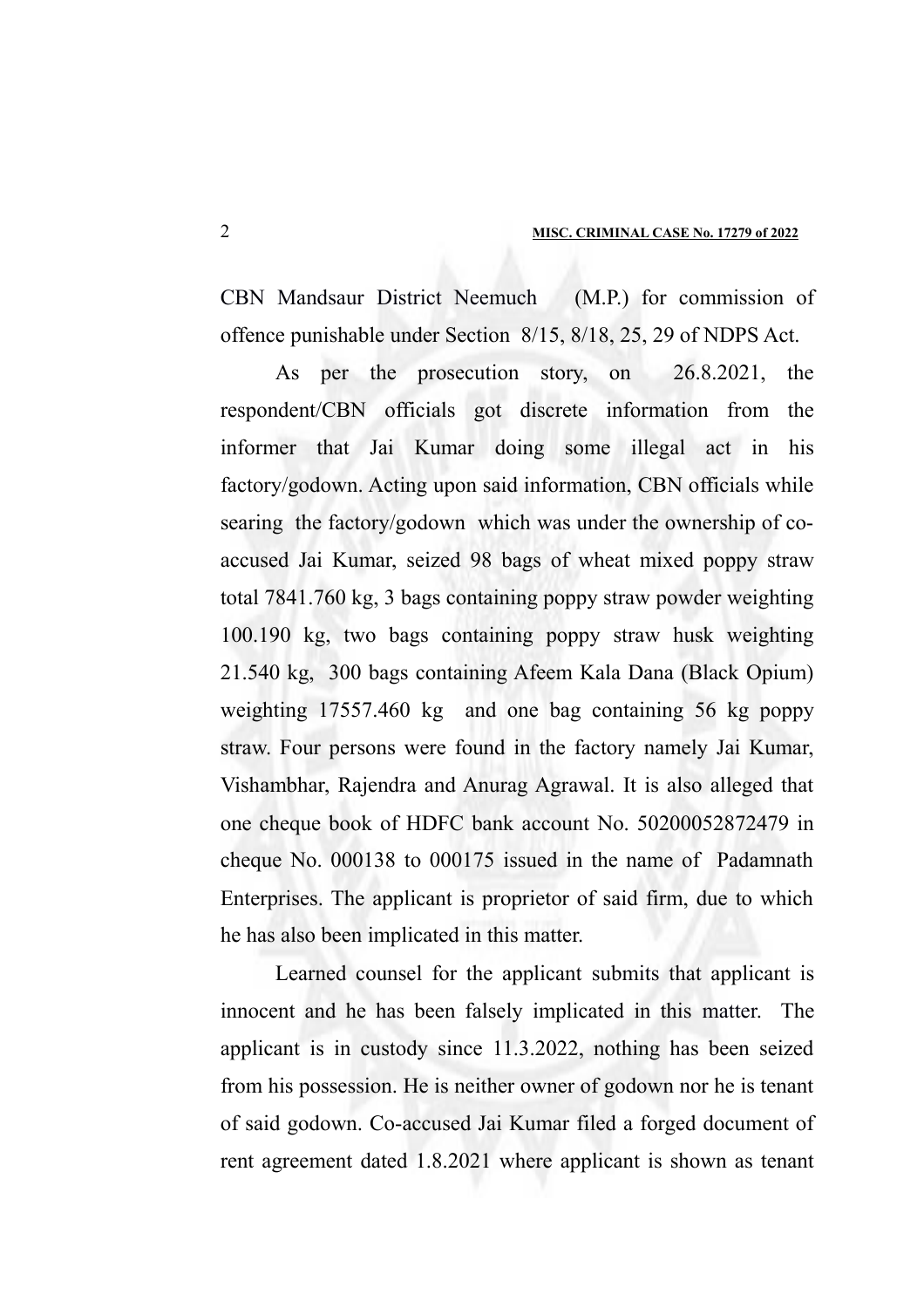of said godown, the said agreement was not signed by applicant. The applicant is sole butter earner of his family. He is running the business of purchasing and selling Soyabean. He has taken loan from main accused Jai Kumar so that the cheque kept with the main accused. He is permanent resident of Chhittorgarh. Hence, he prays that applicant be released on bail.

*Per-contra,* learned PL for respondent/CBN opposes the bail application and prays for its rejection by submiting that the seized quantity of contraband is more than 25.57 tons, the present applicant is also a prominent member of inter-state Drug Cartel. There is a bar of Section 37 of NDPS Act. The applicant opened dummy firm and indulged in smuggling activities through his various firms, the applicant signed cheques for several lakhs rupees to a lady Hemlata Kumawat, if bail is given to the applicant, he will repeat the same offence and try to influence the witness and derail the investigation process. He also might abscond therefore, he does not deserve for bail.

 Perused the case diary as well as the impugned order of the court below.

Considering all the facts and circumstances of the case, arguments advanced by counsel for the parties, nature and gravity of allegation as also taking note of the fact that huge commercial quantity of contraband has been recovered from the factory owned by co-accused Jai Kumar and as per the rent agreement, same was